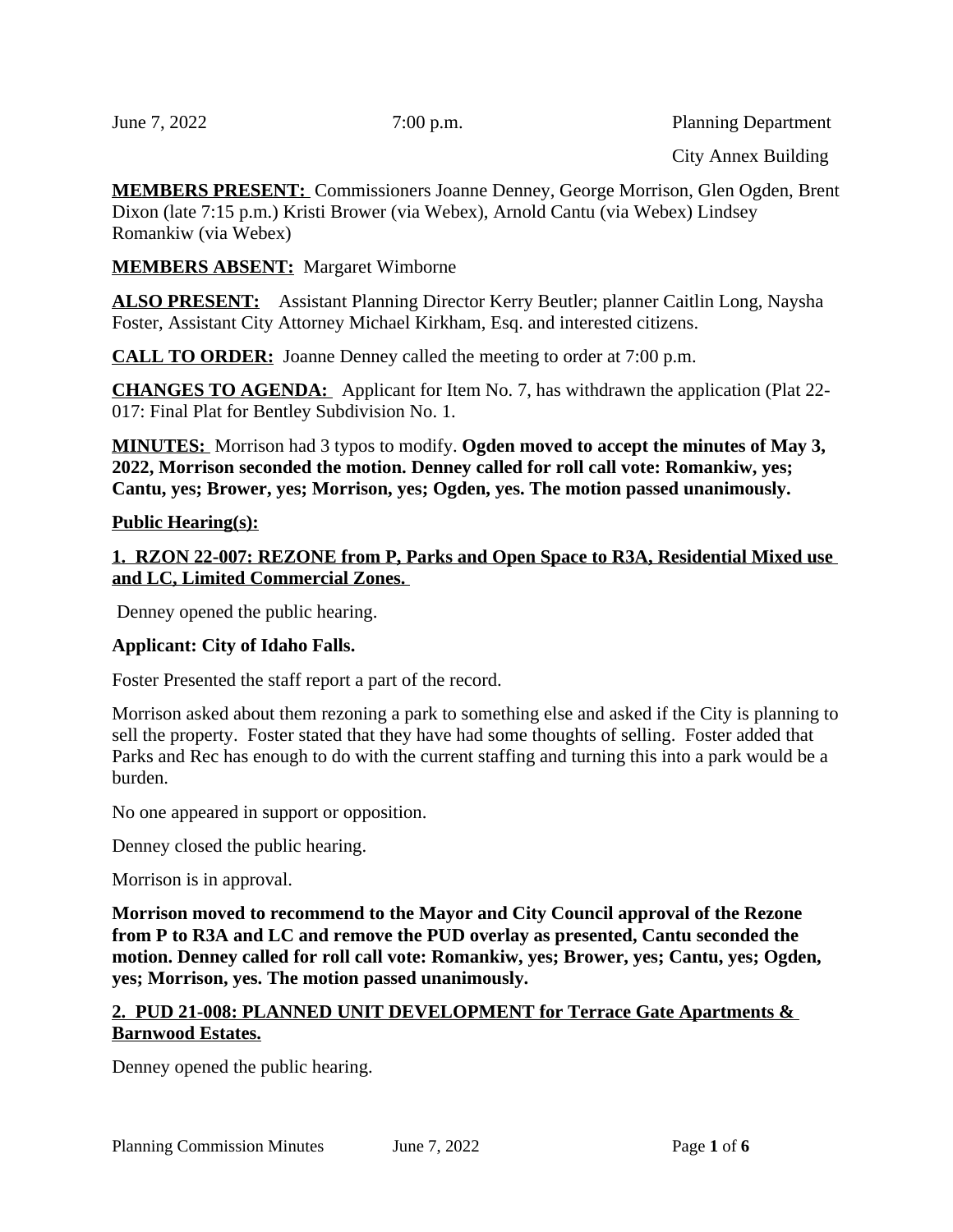## **Applicant: Kurt Roland, Eagle Rock Engineering, 1331 Fremont, Idaho Falls, Idaho.**

Roland presented that it is 11.25 acres zoned LC, with surrounding property zoned LC, County A1, HC, and R1. Roland is proposing 192 apartments, and 28 townhomes on the property. Roland stated that there will be 2 access points on the property, and they are meeting the 25% landscape. Roland stated that they have 412 parking spaces, and the townhomes will have 2 car garages. Roland stated that the zoning will allow 35 units per acre, and this development proposes 19 units per acre.

Ogden asked if they should address the letter now. Ogden stated that there was letter received from the New Sweden Irrigation referencing the canal. Roland indicated that they have been in contact with the Irrigation District and all concerns have been satisfied.

Foster presented the staff report, a part of the record.

Morrison asked if they could do any sort of architecture on the ends of the buildings as they are plain. Roland deferred to developer. Developer indicated that they turn out nice in the end.

No one appeared in support or opposition.

Denney closed the public hearing.

Ogden asked if they needed to include the requested adjustments in a motion.

**Ogden moved to Recommend to the Mayor and City Council approval of the PUD for Terrace Gate Apartments and Barnwood Estates and approve the variance requested, as presented, Morrison seconded the motion. Denney called for roll call vote: Romankiw, yes; Brower, yes; Cantu, yes; Ogden, yes; Morrison, yes; Dixon, Abstain. The motion passed.**

Dixon abstained because he missed the first part of the presentation.

# **3. PLAT 22-016: PRELIMINARY PLAT for East River Townhomes.**

Denney opened the public hearing.

## **Applicant: Barry Bane, Connect Engineering, 2295 N. Yellowstone, Idaho Falls, Idaho.**  Bane presented that this is approximately 58 acres on the northwest portion of town. Bane stated that this was recently zoned and annexed R3A. Bane showed the road network that will have a continuation of Cove Fort to the development to the north. Bane stated that they have worked with the City and the Airport that owns the property to the north, they have agreed to connect to Cove Fort and the road to the west will connect to the east west road that will connect to N 5<sup>th</sup> W. Bane stated that multiple access points will not be allowed onto  $N$  5<sup>th</sup> West so they talked with City staff and the solution they found is they will have one access point on the City property. Bane stated that they are building the Cove Fort Road for the secondary access for the proposed development and will give another access to the subdivision to the north, that currently doesn't have a secondary access. Bane showed on the northwest corner of the plat that has a storm pond and that will take on the entire storm water of the development because this corner is the overlay from the airport that is non-buildable. Bane stated that there is one comment from engineering and public works that a temporary turn around is needed at the western street, and they plan to provide a temporary turn around. Bane stated that there was a traffic impact study done, and they will work out all of the details with the City of Idaho Falls, when it comes to the final plat.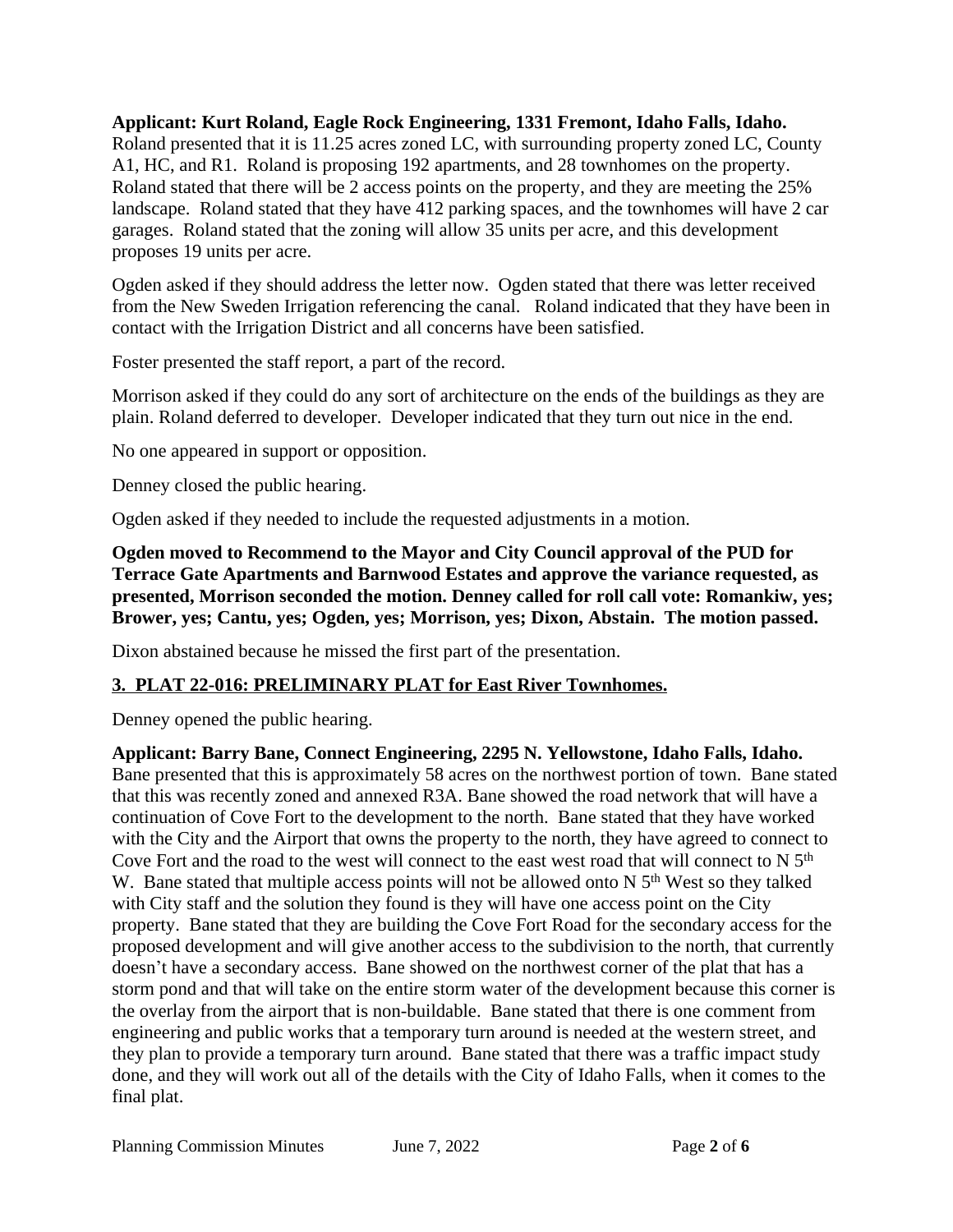Morrison asked if they will restripe East River Road to create a left turn lane. Bane stated that is something that will be brought up on the traffic impact study and will come up in the final plat. Bane stated that they will be required to upgrade the frontage roads on 5<sup>th</sup> West and 33<sup>rd</sup> and the improvements that are suggested on the traffic study.

Ogden confirmed that this development will have no access to  $5<sup>th</sup>$  West. Bane stated that the future road north of the property will be on the City property. Bane stated that they have worked with the airport on road construction and constructing the road through their property.

Beutler presented the staff report, a part of the record.

Dixon asked if R3A allows office building and if there is a size restriction. Beutler stated that the R3A zone requires a 20% landscaping requirement, so that would create limitation. Beutler stated that there is not a footprint restriction. Dixon stated that this property is close to the INL research facilities are starting to get close to this area, and Dixon wondered if this area is something that if interest is shown, would development be available. Beutler stated that there isn't a limit to the height or footprint. Dixon asked if they could use it as a laboratory. Beutler stated that R3A is restricted to professional office use, so a lab facility wouldn't be allowed. Dixon asked if apartments 3 stories high are allowed in the limited zone for the airport approach. Dixon asked about the western road and what that road would connect to. Beutler stated that the airports future use is not determined, but they are intending to use it for instrumentation and calibration. Beutler stated that the area does allow for development and is zoned a mix of R&D and LM so they could have non-residential uses in that area, as long as they don't conflict with the airport uses.

# **Support/Opposition:**

**Chris Jensen, 3901 Cove Fort, Idaho Falls, Idaho.** Jensen is in Heritage Hills that connects to this plat. Jensen stated that Connect Engineering did a neighborhood meeting, but Heritage Hills was not aware of the meeting, and Jensen would love to see the meeting better attended in the future. Jensen would love to see the City work with Connect Engineering getting the future road in place, as Jensen would not like to see all the development property traffic go through Heritage Hills subdivision. Jensen stated that 5<sup>th</sup> West cannot handle this many people and things need to change with that road. Jensen stated that he would love to see curb and gutter and sidewalks so his family can walk to church.

**Applicant: Barry Bane, Connect Engineering, 2295 N. Yellowstone, Idaho Falls, Idaho.**  Bane stated that they got the addresses for the meeting from the City and the radius is 300'. Bane stated that it is hard to include everyone that is affected. Bane stated that they just stop at the 300' requirement from the City. Bane agrees with Jensen and everyone wants to see the road built out to the east, but that is not their decision and that is up to the City. Bane stated that curb gutter and sidewalk will be part of the development on their frontage on 33rd and N 5<sup>th</sup> West.

Dixon asked about the eastern of the north south roads that would provide connectivity to Cove Fort and asked if they are going to develop all the way to connect to Cove Fort Drive, or only developing to the end of the property. Bane stated that they are connecting and developing that road all the way to Cove Fort Drive. Dixon suggested that they look at the impact on Independence Drive when they do the traffic study. Bane stated that the traffic impact study has been done and is into the City for review and they will work with the City. Beutler stated that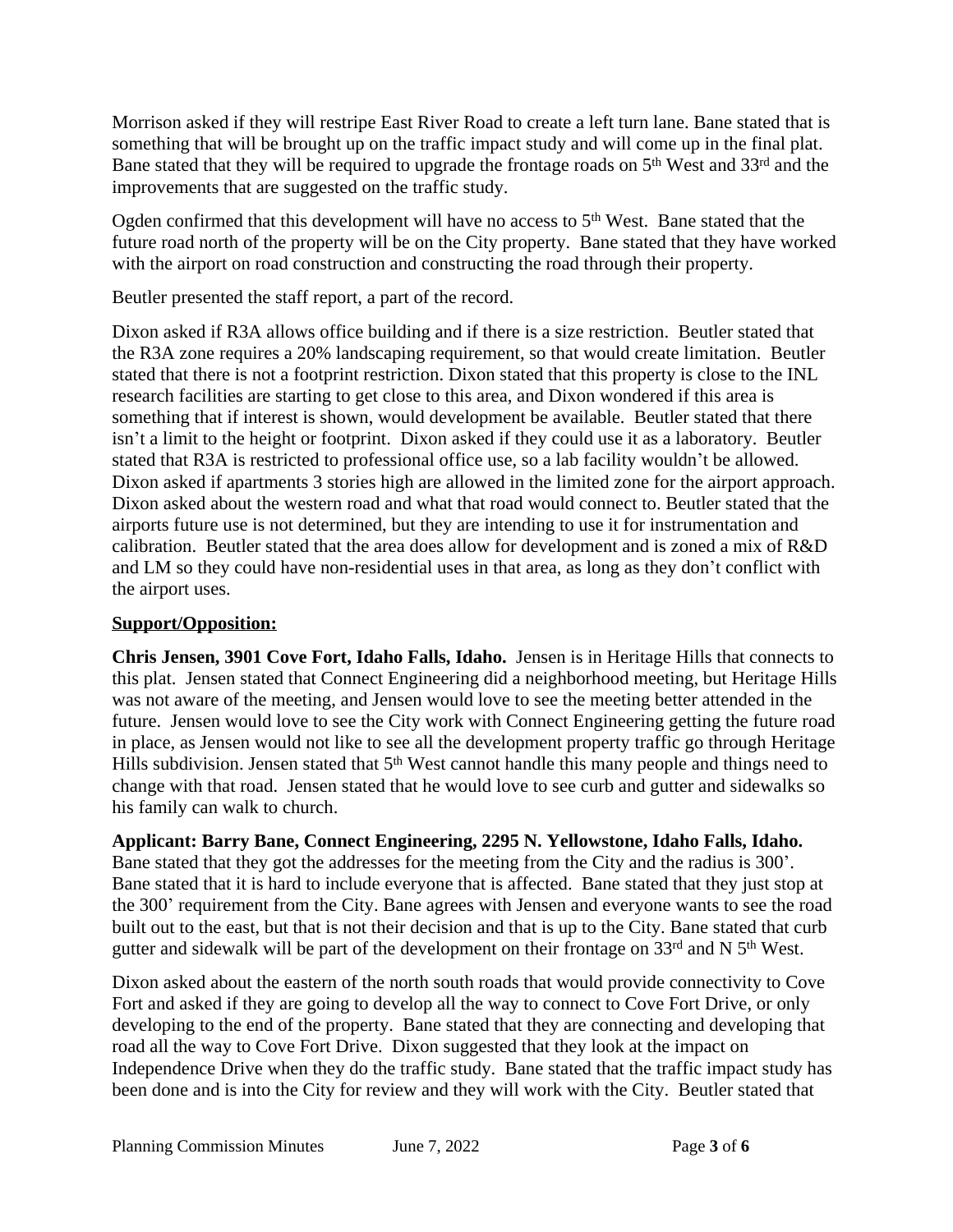Independence will be a residential collector and there is a wider width right of way on the west and that is the most division of Heritage Hills and that section of the road was platted as a 70' right of way. Beutler stated that the other portions were designed with a 60' right of way and when they were designed, they matched the asphalt widths, and it was always planned as a residential collector for the entire Heritage Hills development and was intended to feed the western neighborhood out Independence Drive to 5<sup>th</sup> West. Dixon added that at the time that it was developed there was not the Airport overlay zone, so Heritage Hills was planned to be a large development.

Ogden asked Bane who owns the property between Heritage Hills and the proposed development. Bane indicated that it is the City/Airport property. Ogden asked staff is the City has plans for that section. Kirkham indicated that the City has plans.

Dixon stated that they are running into the potential for East River Road to be wide, narrow, wide narrow. Dixon asked if there is anything that can be done with the impact fees to develop the full road instead of waiting for all the pieces to be annexed and developed. Dixon stated that the need for  $N$  5<sup>th</sup> West to be a City arterial is high.

Beutler stated that the answer is yes and no. Beutler stated that the Impact Fee Ordinance does give the City more flexibility and funding capacity to build large stretches or road. However, the challenge is that each of the properties along 5<sup>th</sup> West that are not annexed and still County parcels, and in order for the City to widen that road, the City would need to acquire additional right of way, so the City would go and negotiate with the property owners to acquire the sufficient right of way necessary to widen the road, and if a property would just not want to participate in that the City would have no jurisdiction in order to use eminent domain or some other means to acquire the land. Dixon asked if the County could claim eminent domain. Beutler agreed that the City would need to work with the County.

Denney closed the public hearing.

**Morrison moved to approve that Preliminary Plat for East River Townhomes, as presented, including the temporary turn around, Dixon seconded the motion. Denney called for roll call vote: Romankiw, yes; Brower, yes; Cantu, yes; Ogden, yes; Morrison, yes; Dixon, yes.** 

**Dixon moved to approve the Reasoned Statement of Relative Criteria and Standards with the addition of #8 to require the temporary turn around, Morrison seconded the motion. Denney called for roll call vote: Romankiw, yes; Brower, yes; Cantu, yes; Ogden, yes; Morrison, yes; Dixon, yes. The motion passed unanimously.**

## **Business:**

## **4. PLAT 22-004: FINAL PLAT for Eagle Ridge Division No. 4.**

**Applicant: Jeff Freiberg, 946 Oxbow, Idaho Falls, Idaho.** Freiberg stated that Eagle Ridge 4 is the next extension of what is the existing Eagle Ridge 3. Eagle Ridge is by Snake River Parkway on west and South Utah on the South, and Pioneer Road on the west-ish. Freiberg stated that the developers have plans for multi-family housing. Freiberg stated that the utilities are in Pioneer Road, so they need to finish building out South Utah to the full right of way width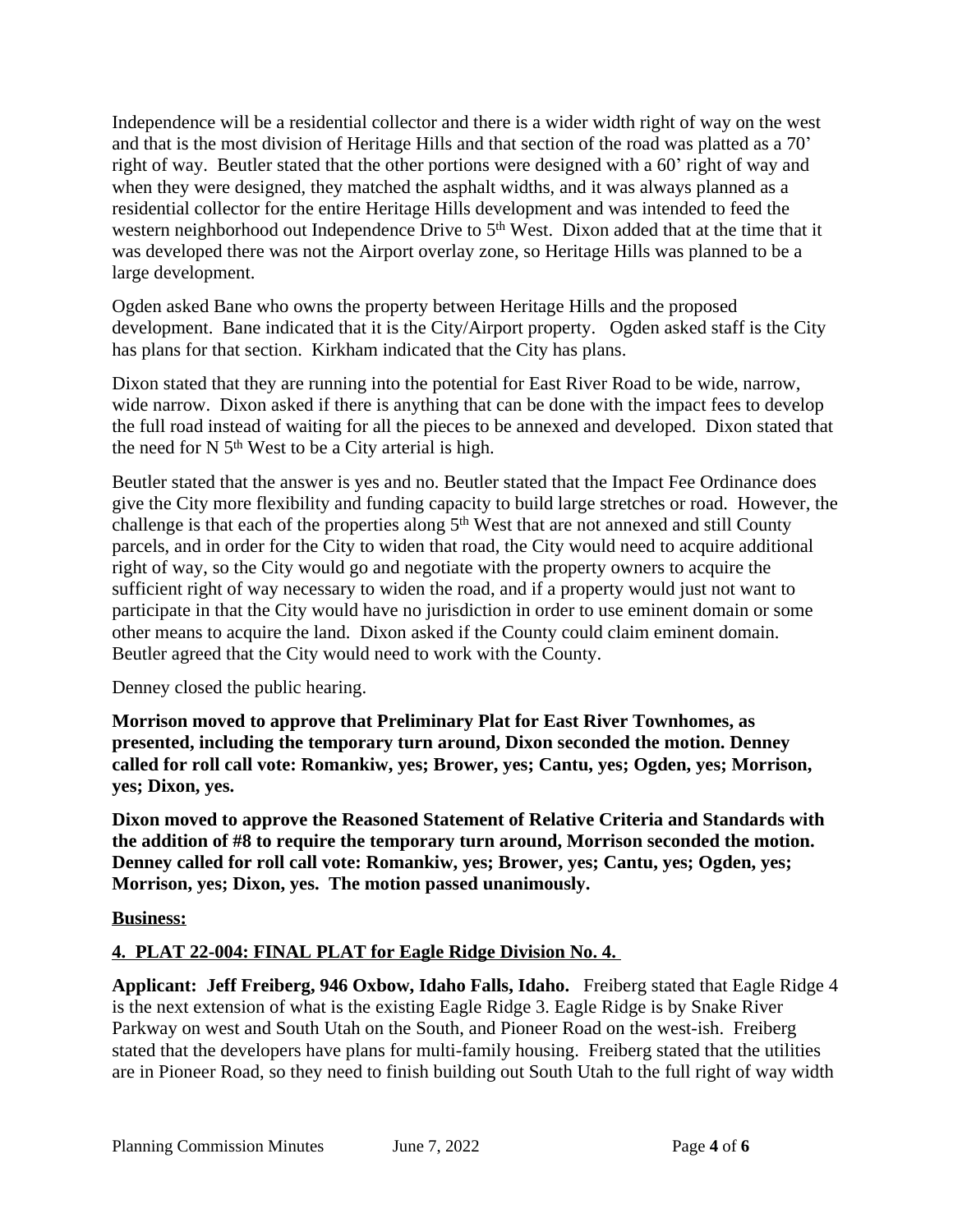and finish building out Pioneer to the full right of way width. Freiberg stated that there are no internal roads in Eagle Ridge 4. Freiberg stated that it is one big lot and 3 small lots.

Dixon asked about the 4 buildable lots. Freiberg showed that 4, 5, 6 are commercial lots along South Utah, and lot 3 is the multi-family lot.

Long presented the staff report, a part of the record.

Dixon stated that there is an abandoned segment, and asked if it is owned by the City, along the north edge of the property. Freiberg indicated that ITD owns the property.

**Morrison moved to recommend to the Mayor and City Council approval of the Final Plat for Eagle Ridge Division No. 4, as presented, Cantu seconded the motion. Denney called for roll call vote: Romankiw, yes; Brower, yes; Cantu, yes; Ogden, yes; Morrison, yes; Dixon, yes. The motion passed unanimously.**

#### **5. PLAT 20-0: FINAL PLAT for Caribou Crossing Townhomes Planned Unit Development.**

#### **Applicant: Barry Bane, Connect Engineering, 2295 N. Yellowstone, Suite 6, Idaho Falls, Idaho.** Bane stated that this was recently annexed and zoned LC. Bane stated this is behind WinCo. Bane stated that PUD was brought before the Planning Commission for approval and has now been approved by City Council. Bane stated that this Plat conforms with the PUD for attached single family that will have individually sold townhomes on the property. Bane stated that they will have public utility easements through the site. Bane stated that on the PUD there was a connection on the east side to connect to the sidewalk to the north to allow pedestrian connectivity to WinCo. Bane stated that there are 29 buildable lots on 2 acres.

Ogden asked about access points. Bane indicated that the access will be off of Easy Street, that is north of WinCo. Bane confirmed that there is no access from the north from Kelsey, and there is an 8' wall that stops the street.

Dixon confirmed that there is no road access to the west. Bane agreed and stated that to the west is City owned property. Bane stated that there has been talk about working on a park, but even if a park went there, they wouldn't connect the road because through traffic is not a good idea through the private development.

Morrison asked how they allowed a wall to stop connectivity to Kelsey. Dixon indicated that the wall was part of the agreement to have WinCo go in and it was a deal with he neighbors to provide an 8' cinder block wall.

Foster presented the staff report, a part of the record.

Dixon asked if the properties will be sold off separately. Bane stated that they are individual single-family homes that are attached. (Townhomes).

**Dixon moved moved to recommend to the Mayor and City Council approval of the Final Plat for Caribou Crossing Townhomes Planned Unit Development, Ogden seconded the motion. Denney called for roll call vote: Romankiw, yes; Brower, yes; Cantu, yes; Ogden, yes; Morrison, yes; Dixon, yes. The motion passed unanimously.**